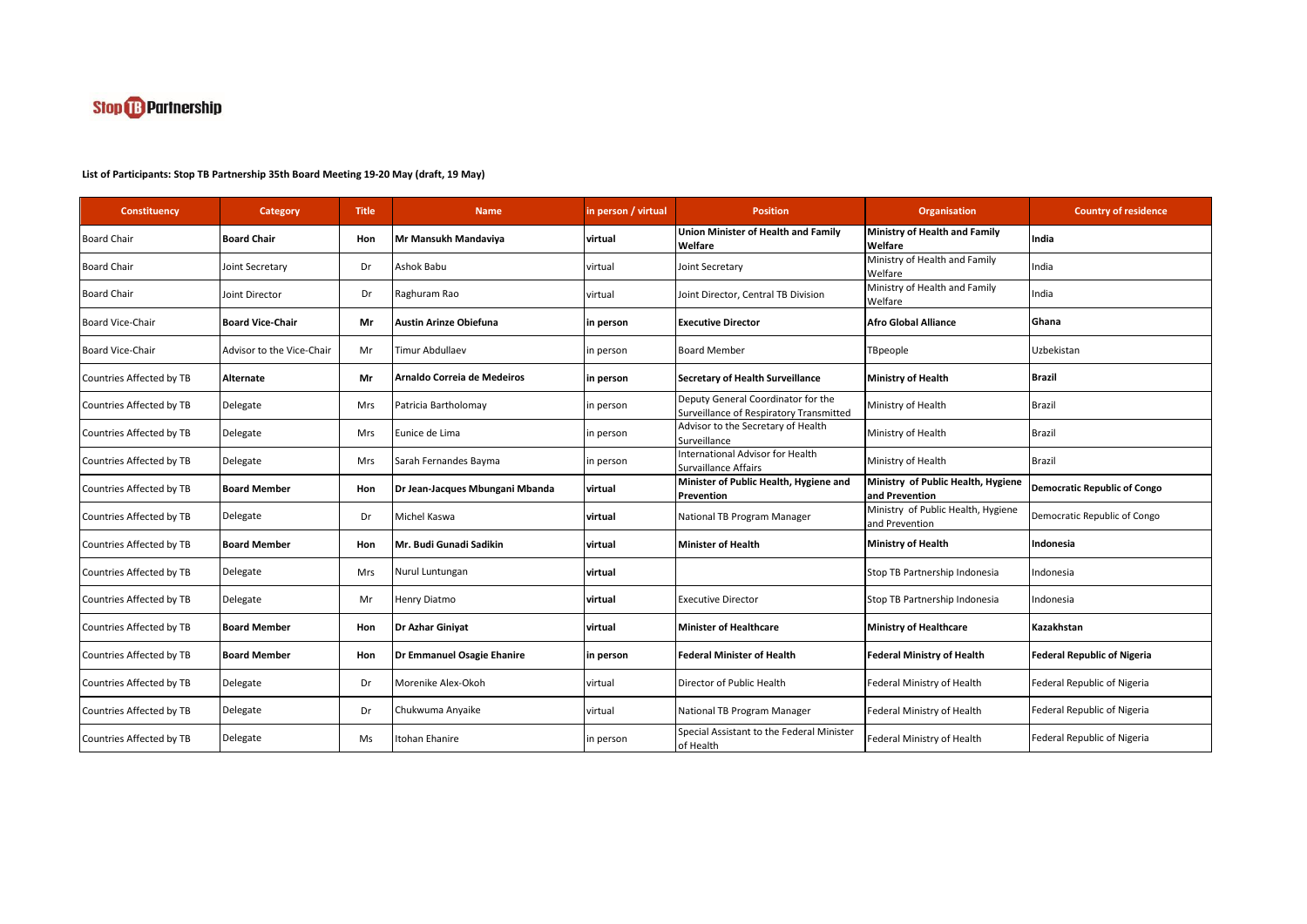| Constituency                      | Category            | Title | <b>Name</b>                 | n person / virtual | <b>Position</b>                                                       | <b>Organisation</b>                                                        | <b>Country of residence</b>     |
|-----------------------------------|---------------------|-------|-----------------------------|--------------------|-----------------------------------------------------------------------|----------------------------------------------------------------------------|---------------------------------|
| Countries Affected by TB          | <b>Board Member</b> | Hon   | Dr Mathume Joseph Phaahla   | in person          | <b>Minister of Health</b>                                             | Ministry of Health                                                         | <b>South Africa</b>             |
| Countries Affected by TB          | Alternate           | Dr    | Norbert Ndjeka              | in person          | Chief Director: TB Control &<br>Management                            | Ministry of Health                                                         | <b>South Africa</b>             |
| <b>Technical Agencies</b>         | <b>Board Member</b> | Dr    | <b>Guy Marks</b>            | in person          | President, Interim Executive Director                                 | <b>International Union Against</b><br><b>Tuberculosis and Lung Disease</b> | <b>United States of America</b> |
| <b>Technical Agencies</b>         | <b>Board Member</b> | Dr    | Mustapha Gidado             | in person          | <b>Executive Director</b>                                             | <b>KNCV Tuberculosis Foundation</b>                                        | <b>The Netherlands</b>          |
| <b>Technical Agencies</b>         | <b>Board Member</b> | Dr    | <b>Anand Date</b>           | in person          | <b>Chief of the Global TB Branch</b>                                  | <b>US Centers for Disease Control and</b><br>Prevention                    | <b>United States of America</b> |
| Donors                            | <b>Board Member</b> | Mr    | <b>Pierre Blais</b>         | virtual            | Deputy Director, Health and Nutrition<br><b>Bureau</b>                | Global Affairs Canada (GAC)                                                | Canada                          |
| Donors                            | Delegate            | Mr    | Nasir Ebrahimkhail          | virtual            | Infectious Diseases, Health and Nutrition<br>Bureau                   | Global Affairs Canada (GAC)                                                | Canada                          |
| Donors                            | <b>Board Member</b> | Ms    | <b>Cheri Vincent</b>        | virtual            | <b>Chief, Infectious Diseases Division</b>                            | <b>US Agency for International</b><br>Development                          | <b>United States of America</b> |
| Donors                            | Alternate           | Dr    | Amy Bloom                   | in person          | <b>Senior Technical Advisor</b>                                       | <b>US Agency for International</b><br><b>Development</b>                   | <b>United States of America</b> |
| Donors                            | <b>Board Member</b> | Ms    | <b>Jade Woolley</b>         | virtual            | <b>Health Policy Advisor</b>                                          | Foreign, Commonwealth and<br><b>Development Office</b>                     | <b>United Kingdom</b>           |
| Donors                            | Alternate           | Ms    | <b>Laura Westcott</b>       | virtual            | Deputy Head of Global Funds (ad int.)                                 | Foreign, Commonwealth and<br><b>Development Office</b>                     | <b>United Kingdom</b>           |
| Foundations                       | Alternate           | Ms    | Alexandra Farnum            | virtual            | a.i. Deputy Director - TB, HIV and Globa<br>Health                    | <b>Bill &amp; Melinda Gates Foundation</b>                                 | <b>United States of America</b> |
| <b>Multilateral Organizations</b> | <b>Board Member</b> | Dr    | <b>Ren Minghui</b>          | in person          | <b>Assistant Director-General for</b><br><b>Communicable Diseases</b> | <b>World Health Organization</b>                                           | <b>Switzerland</b>              |
| <b>Multilateral Organizations</b> | Alternate           | Dr    | Tereza Kasaeva              | in person          | Director, Global TB Programme                                         | <b>World Health Organization</b>                                           | <b>Switzerland</b>              |
| <b>Multilateral Organizations</b> | <b>Board Member</b> | Mr    | <b>Peter Sands</b>          | in-person          | <b>Executive Director</b>                                             | The Global Fund to Fight HIV/AIDS<br><b>Tuberculosis and Malaria</b>       | Switzerland                     |
| Multilateral Organizations        | Alternate           | Dr    | <b>Eliud Wandwalo</b>       | in person          | <b>Head of Tuberculosis</b>                                           | The Global Fund to Fight HIV/AIDS<br>Tuberculosis and Malaria              | <b>Switzerland</b>              |
| Multilateral Organizations        | Delegate            | Dr    | Kalipso Chalkidou           | virtual            | Head of Health Finance                                                | The Global Fund to Fight HIV/AIDS<br><b>Tuberculosis and Malaria</b>       | Switzerland                     |
| <b>Multilateral Organizations</b> | <b>Alternate</b>    | Mr    | <b>Eamonn Murphy</b>        | virtual            | Deputy Executive Director a.i. for<br>Programmes                      | <b>Joint United Nations Programme</b><br>on HIV/AIDS                       | Switzerland                     |
| Multilateral Organizations        | Delegate            | Ms    | Aminata Ouattara            | virtual            | Program Officer                                                       | Joint United Nations Programme on<br>HIV/AIDS                              | Switzerland                     |
| <b>Multilateral Organizations</b> | <b>Board Member</b> | Dr    | <b>Feng Zhao</b>            | virtual            | <b>Operations and Global Engagement</b>                               | <b>World Bank</b>                                                          | <b>United States of America</b> |
| <b>Multilateral Organizations</b> | Delegate            | Dr    | Jaime Nicolas Bayona Garcia | virtual            | World Bank                                                            | United States of America                                                   | United States of America        |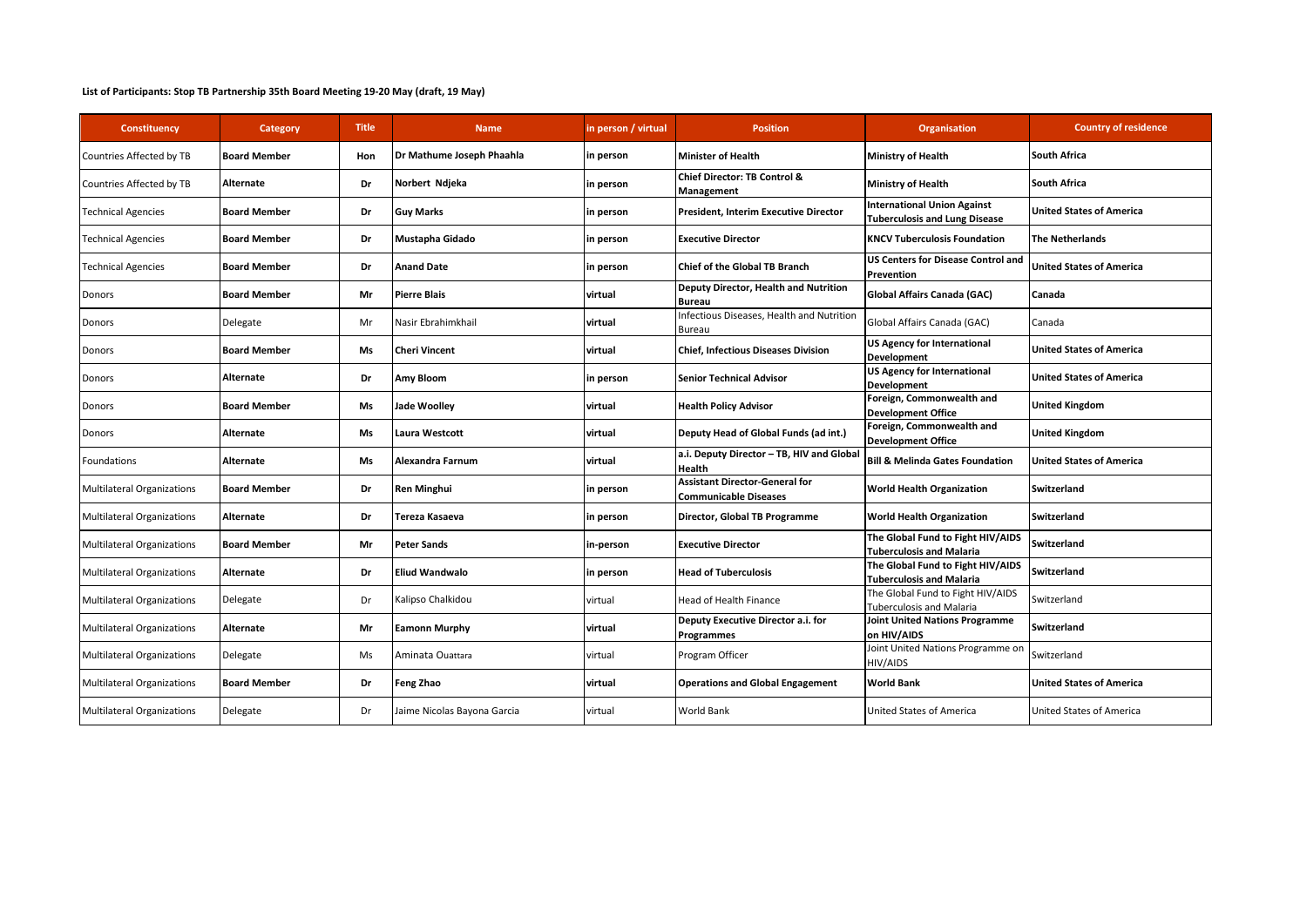| Constituency                            | Category            | Title | <b>Name</b>                    | in person / virtual | <b>Position</b>                                        | <b>Organisation</b>                                            | <b>Country of residence</b> |
|-----------------------------------------|---------------------|-------|--------------------------------|---------------------|--------------------------------------------------------|----------------------------------------------------------------|-----------------------------|
| <b>Research Working Groups</b>          | Alternate           | Dr    | <b>Morten Ruhwald</b>          | in person           | Director of TB Programme                               | <b>FIND</b>                                                    | Switzerland                 |
| <b>Research Working Groups</b>          | Delegate            | Ms    | Jennifer Woolley               | in person           | Secretariat                                            | Stop TB Partnership Working Group<br>on New TB Vaccines        | United States of America    |
| <b>Implementation Working</b><br>Groups | <b>Board Member</b> | Dr    | Farhana Amanullah              | virtual             | <b>Director Paediatric TB Program</b>                  | The Indus Hospital                                             | Pakistan                    |
| Developing Country NGOs                 | <b>Board Member</b> | Mr    | <b>Subrat Mohanty</b>          | in person           | <b>Senior Advisor</b>                                  | <b>REACH</b>                                                   | India                       |
| Developing Country NGOs                 | Delegate            | Mr    | Mayowa Joel                    | in person           | <b>Executive Secretary</b>                             | Stop TB Partnership Nigeria                                    | Nigeria                     |
| Developing Country NGOs                 | Delegate            | Mr    | Watara Yahay                   | in person           | <b>Communication Focal Point from CS</b><br>Delegation | Afro Global Alliance                                           | Ghana                       |
| Developing Country NGOs                 | Delegate            | Ms    | Liliana Caraulan               | virtual             | <b>Acting Director</b>                                 | Center for Health Policies and<br>Studies (PAS Center) Moldova | Moldova                     |
| Developing Country NGOs                 | Delegate            | Ms    | Amara Quesada                  | virtual             | <b>Executive Director</b>                              | <b>ACHIEVE</b>                                                 | Philippines                 |
| Developing Country NGOs                 | Delegate            | Mr    | Phillip Waweru Mbugua          | virtual             | <b>Executive Director</b>                              | National Organization of Peer<br><b>Educators (NOPE</b>        | Kenya                       |
| Developing Country NGOs                 | Delegate            | Mr    | <b>Subrat Mohanty</b>          | In person           | Senior Advisor                                         | <b>REACH</b>                                                   | India                       |
| Developing Country NGOs                 | Delegate            | Mr    | Chob Sok Chamreun              | virtual             | <b>Executive Director</b>                              | <b>KHANA</b>                                                   | Cambodia                    |
| Developing Country NGOs                 | Delegate            | Mr    | Rodrick Mugishagwe             | virtual             | Knowledge Management and Learning<br>Manager           | <b>EANNASO</b>                                                 | Tanzania                    |
| Developing Country NGOs                 | Delegate            | Ms    | Márcia Leão                    | virtual             | Brasilia Lawyer                                        | <b>STOP TB Brasil</b>                                          | <b>Brazil</b>               |
| Developing Country NGOs                 | Delegate            | Mr    | Bertrand Pfouminzhouer Kampoer | virtual             | <b>Executive Director</b>                              | Draft TB                                                       | Cameroon                    |
| Developing Country NGOs                 | Delegate            | Ms    | Peace Chioma                   | virtual             | Advocacy Officer                                       | Afro Global Alliance                                           | Ghana                       |
| Developed Country NGOs                  | <b>Board Member</b> | Ms    | Deliana Garcia                 | in person           | Advisor                                                | <b>Migrant Clinician Network</b>                               | United States of America    |
| Developed Country NGOs                  | Delegate            | Mr    | Aaron Oxley                    | in person           | <b>Executive Director</b>                              | <b>Results UK</b>                                              | <b>United Kingdom</b>       |
| Developed Country NGOs                  | Delegate            | Ms    | Selamawit Bekele               | in person           | Advisor                                                | <b>ACTION Partnership</b>                                      | United States of America    |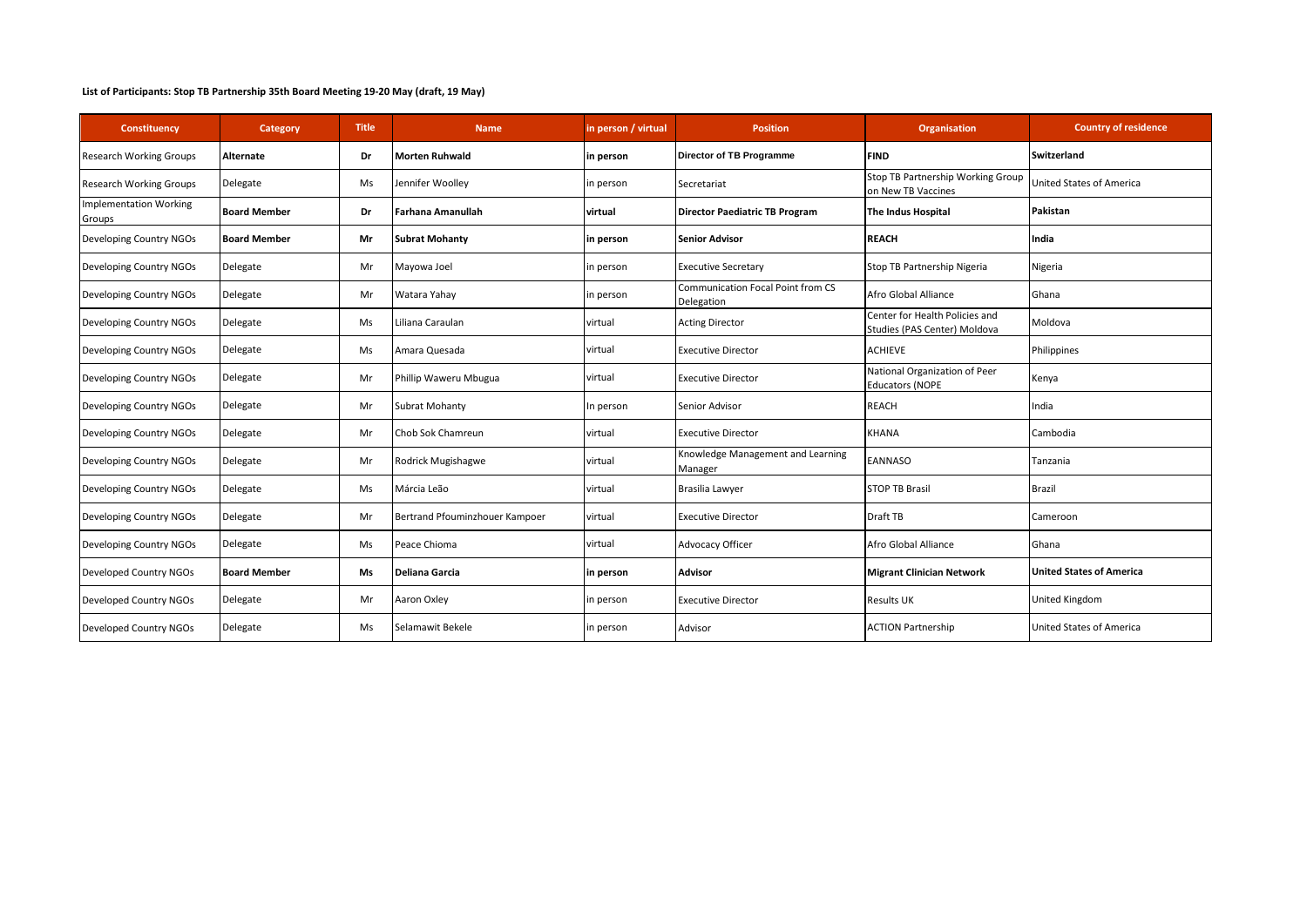| Constituency                   | Category            | <b>Title</b> | <b>Name</b>                 | in person / virtual | <b>Position</b>                  | <b>Organisation</b>                                     | <b>Country of residence</b>     |
|--------------------------------|---------------------|--------------|-----------------------------|---------------------|----------------------------------|---------------------------------------------------------|---------------------------------|
| <b>TB Affected Communities</b> | <b>Board Member</b> | Ms           | Carol Nawina Nyirenda       | virtual             | <b>Executive Director</b>        | CITAM+                                                  | Zambia                          |
| <b>TB Affected Communities</b> | <b>Board Member</b> | Mr           | Peter Ngola Owiti           | in person           | <b>Advisor</b>                   | <b>Wote Youth Development Projects</b>                  | Kenya                           |
| <b>TB Affected Communities</b> | Delegate            | <b>Mrs</b>   | Rhea Gail Lobo              | In person           | Co-founder                       | <b>Bolo Didi</b>                                        | Denmark                         |
| <b>TB Affected Communities</b> | Delegate            | Ms           | Olya Klymenko               | virtual             | Chairperson                      | TBpeopleUkraine                                         | Ukraine                         |
| <b>TB Affected Communities</b> | Delegate            | <b>Mrs</b>   | Kate O'Brien                | In person           | Member                           | We Are TB                                               | United States of America        |
| <b>TB Affected Communities</b> | Delegate            | Mr           | Endalkachew Fekadu Demmisse | In person           | <b>Executive Director</b>        | <b>Volunteer Health Services</b>                        | Ethiopia                        |
| <b>TB Affected Communities</b> | Delegate            | Mr           | Maxime Lunga Nsumbu         | In person           | <b>Executive Director</b>        | Club des Amis Damien                                    | Democratic Republic of Congo    |
| <b>TB Affected Communities</b> | Delegate            | Ms           | Maurine Murenga             | In person           | <b>Steering Committee Member</b> | <b>TB Women</b>                                         | Kenya                           |
| <b>TB Affected Communities</b> | Delegate            | Ms           | Krystyna Rivera             | In person           | <b>Communication Officer</b>     | TBpeople                                                | Germany                         |
| <b>TB Affected Communities</b> | Delegate            | Mr           | Pervaiz Tufail              | In person           | <b>Advocacy Officer</b>          | <b>Community Delegation</b>                             | <b>United States of America</b> |
| <b>TB Affected Communities</b> | Delegate            | Ms           | Meirinda Sebayang           | virtual             | Chairperson                      | The Positive Indonesia Network                          | Indonesia                       |
| <b>TB Affected Communities</b> | Delegate            | Ms           | Ksenija Shchenina           | virtual             | Member                           | TBpeople                                                | Russia                          |
| <b>TB Affected Communities</b> | Delegate            | Mr           | Mahugnon Fabrice Kotoko     | virtual             | Member                           | ASSAP-TB/BÉNIN                                          | Bénin                           |
| <b>TB Affected Communities</b> | Delegate            | Mrs          | Abdulai A Sesay             | virtual             | Chief Executive Officer          | Civil Society Movement Against<br>Tuberculosis (CISMAT) | <b>United States of America</b> |
| <b>TB Affected Communities</b> | Delegate            | Mr           | Albert Makone               | virtual             | Advisor                          | Shiloah Zimbabwe                                        | Zimbabwe                        |
| <b>TB Affected Communities</b> | Delegate            | Mr           | <b>Dilshat Haitov</b>       | virtual             | Director                         | TB people in Kyrgyzstan                                 | Kyrgyzsatan                     |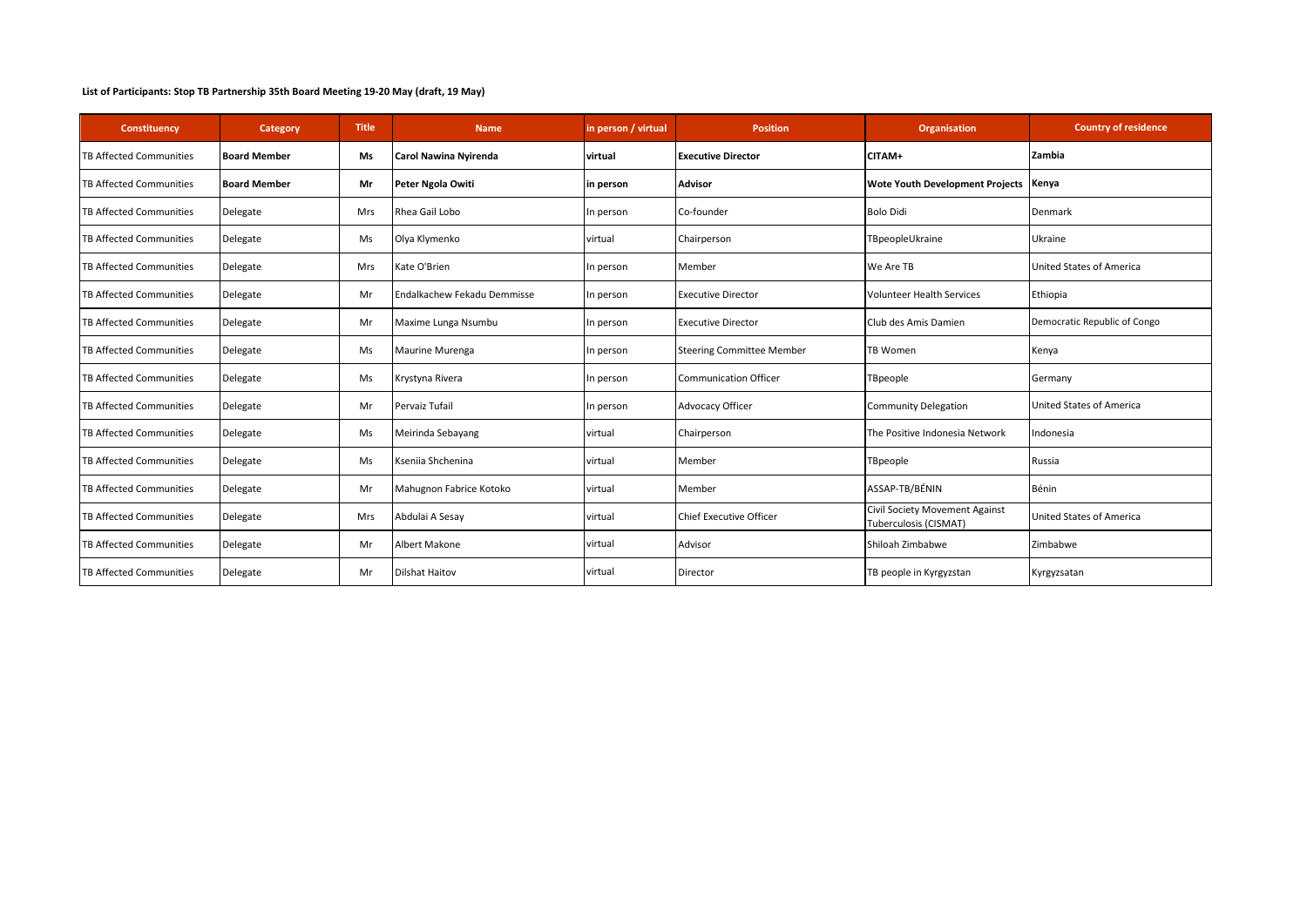| Constituency                                 | Category                           | <b>Title</b> | <b>Name</b>                 | in person / virtual | <b>Position</b>                                              | <b>Organisation</b>                                                      | <b>Country of residence</b> |
|----------------------------------------------|------------------------------------|--------------|-----------------------------|---------------------|--------------------------------------------------------------|--------------------------------------------------------------------------|-----------------------------|
| <b>Private Sector</b>                        | <b>Board Member</b>                | Ms           | Anna Caravaggio             | in person           | Vice President, Global Health Franchises                     | ohnson and Johnson                                                       | Canada                      |
| <b>Private Sector</b>                        | Delegate                           | Mr           | Philippe Jacon              | in person           | Senior Vice President, Global Access                         | Cepheid                                                                  | United States of America    |
| <b>Private Sector</b>                        | Delegate                           | Ms           | Natalie Mrak                | in person           | Associate Director, External Affairs                         | Johnson and Johnson                                                      | Switzerland                 |
| <b>Private Sector</b>                        | Delegate                           | Mr           | Mario Ottiglio              | in person           | <b>Managing Director</b>                                     | High Lantern Group                                                       | Switzerland                 |
| <b>Private Sector</b>                        | Delegate                           | Ms           | Sophie Robert               | in person           | Senior Associate                                             | High Lantern Group                                                       | Switzerland                 |
| Open Seat                                    | <b>Board Member/shared</b><br>seat | Amb          | Stéphanie Seydoux           | virtual             | <b>Ambassador for Global Health</b>                          | Ministry of Europe and Foreign<br><b>Affairs</b>                         | France                      |
| Open Seat                                    | Delegate                           | Mr           | <b>Gilles Angles</b>        | virtual             | Global Health Partnerships Unit                              | Ministry of Europe and Foreign<br>Affairs                                | France                      |
| Open Seat                                    | Delegate                           | Ms           | Anaïs Rault                 | virtual             | Stagiaire auprès de l'Ambassadrice pour<br>la santé mondiale | Ministry of Europe and Foreign<br>Affairs                                | France                      |
| Open Seat                                    | <b>Board Member/shared</b><br>seat | Mr           | Yoshitaka Kitamura          | virtual             | Director, Office of Global Health<br>Cooperation             | Ministry of Health, Labour and<br>Welfare                                | Japan                       |
| Open Seat                                    | Delegate                           | Ms           | Mika Yamai                  | in person           | <b>Deputy Director</b>                                       | Global Health International Affair<br>Divisio, Ministry of Health, Labor | Japan                       |
| Non-voting seats<br>(+ Board Chair, V-Chair) | <b>Board Member</b>                | Dr           | <b>Philippe Duneton</b>     | in person           | <b>Executive Director</b>                                    | <b>UNITAID</b>                                                           | <b>Switzerland</b>          |
| Non-voting seats<br>(+ Board Chair, V-Chair) | Delegate                           | Dr           | Draurio Barreira Cravo Neto | in person           | Senior Technical Manager, Strategy                           | UNITAID                                                                  | Switzerland                 |
| Non-voting seats<br>(+ Board Chair, V-Chair) | <b>Board Member</b>                | Mr           | <b>Andrew Kirkwood</b>      | in person           | Director of the Geneva Office                                | <b>United Nations Office for Project</b><br><b>Services</b>              | <b>Switzerland</b>          |
| Non-voting seats<br>(+ Board Chair, V-Chair) | Delegate                           | Mr           | <b>Mikkel Broholt</b>       | in person           | Portfolio Manager                                            | United Nations Office for Project<br>Services                            | Switzerland                 |
| Non-voting seats<br>(+ Board Chair, V-Chair) | <b>Board Member</b>                | Dr           | <b>Lucica Ditiu</b>         | in person           | <b>Executive Director</b>                                    | <b>Stop TB Partnership</b>                                               | <b>Switzerland</b>          |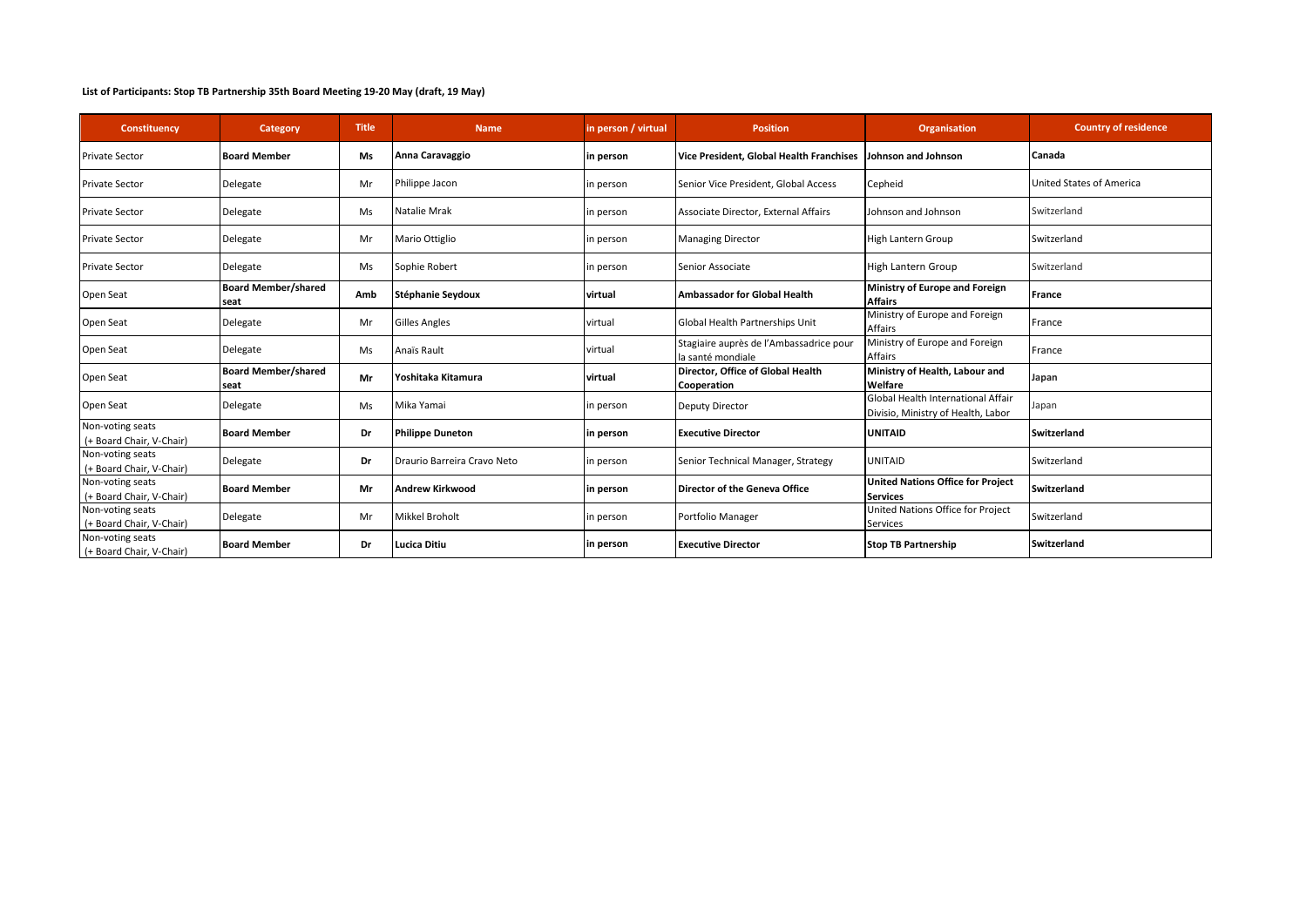| Constituency          | Category              | <b>Title</b> | <b>Name</b>                    | in person / virtual | <b>Position</b>                                       | <b>Organisation</b>                                         | <b>Country of residence</b>     |  |  |
|-----------------------|-----------------------|--------------|--------------------------------|---------------------|-------------------------------------------------------|-------------------------------------------------------------|---------------------------------|--|--|
| <b>Special Guests</b> |                       |              |                                |                     |                                                       |                                                             |                                 |  |  |
| <b>Special guests</b> | <b>Special Guests</b> | Dr           | Atul Gawande                   | virtual             | Assistant Administrator for Global Health Development | US Agency for International                                 | <b>United States of America</b> |  |  |
| <b>Special guests</b> | <b>Special Guests</b> | Hon          | Senator Timothy M. Kaine       | virtual             | Senator                                               | <b>United States Senate</b>                                 | United States of America        |  |  |
| <b>Special guests</b> | <b>Special Guests</b> | Hon          | Dr Viktor Liashko              | virtual             | <b>Minster of Health</b>                              | Ministry of Health                                          | Ukraine                         |  |  |
| <b>Special guests</b> | <b>Special Guests</b> | Hon          | Dr Ihor Kuzin                  | virtual             | Deputy Minister of Health                             | Ministry of Health                                          | Ukraine                         |  |  |
| <b>Special guests</b> | <b>Special Guests</b> | Dr           | Yana Terleeva                  | virtual             | Head of Tuberculosis Department                       | Center of Public Health of the<br>Ministry of Health        | Ukraine                         |  |  |
| <b>Special guests</b> | <b>Special Guests</b> | Hon          | Dr Ala Nemerenco               | virtual             | Minster of Health                                     | Ministry of Health                                          | Moldova                         |  |  |
| <b>Special guests</b> | <b>Special Guests</b> | Dr           | Sofia Alexandru                | virtual             | Director                                              | Institute of Phthisiopulmonology                            | Moldova                         |  |  |
| <b>Special guests</b> | <b>Special Guests</b> | Ms           | Florentina Furtunescu          | in person           | Counselor                                             | Ministry of Health                                          | Romania                         |  |  |
| <b>Special guests</b> | <b>Special Guests</b> | Dr           | Adriana Pistol                 | in person           | Secretary of State                                    | Ministry of Health                                          | Romania                         |  |  |
| <b>Special guests</b> | <b>Special Guests</b> | Hon          | Dr Teymur Musayev              | virtual             | Minister of Health                                    | Ministry of Health                                          | Azerbaijan                      |  |  |
| <b>Special guests</b> | <b>Special Guests</b> | Dr           | Joanne Carter                  | in person           | <b>Executive Director</b>                             | <b>RESULTS USA</b>                                          | <b>United States of America</b> |  |  |
| <b>Special guests</b> | <b>Special Guests</b> | Dr           | Paula Fujiwara                 | virtual             | Coordinator for the Global Plan                       | Independent                                                 | <b>United States of America</b> |  |  |
| <b>Special guests</b> | <b>Special Guests</b> | Hon          | Mr. Babajide Olusola Sanwo-Olu | virtual             | <b>Executive Governor of Lagos State</b>              | Governor of Lagos State                                     | Federal Republic of Nigeria     |  |  |
| <b>Special guests</b> | <b>Special Guests</b> | Dr           | Adam Kamradt-Scott             | in person           | Director                                              | Chair of Global Public<br>Health, European University Inst. | Italy                           |  |  |
| <b>Special guests</b> | <b>Special Guests</b> | Ms           | <b>Esther Pan Sloane</b>       | virtual             | <b>Managing Director</b>                              | Avenue Capital Group                                        | <b>United States of America</b> |  |  |
| <b>Special guests</b> | <b>Special Guests</b> | Ms           | Anne-Marie Schryer-Roy         | virtual             | Vice President and Associate Director                 | Burness, Nairobi Office                                     | Kenya                           |  |  |